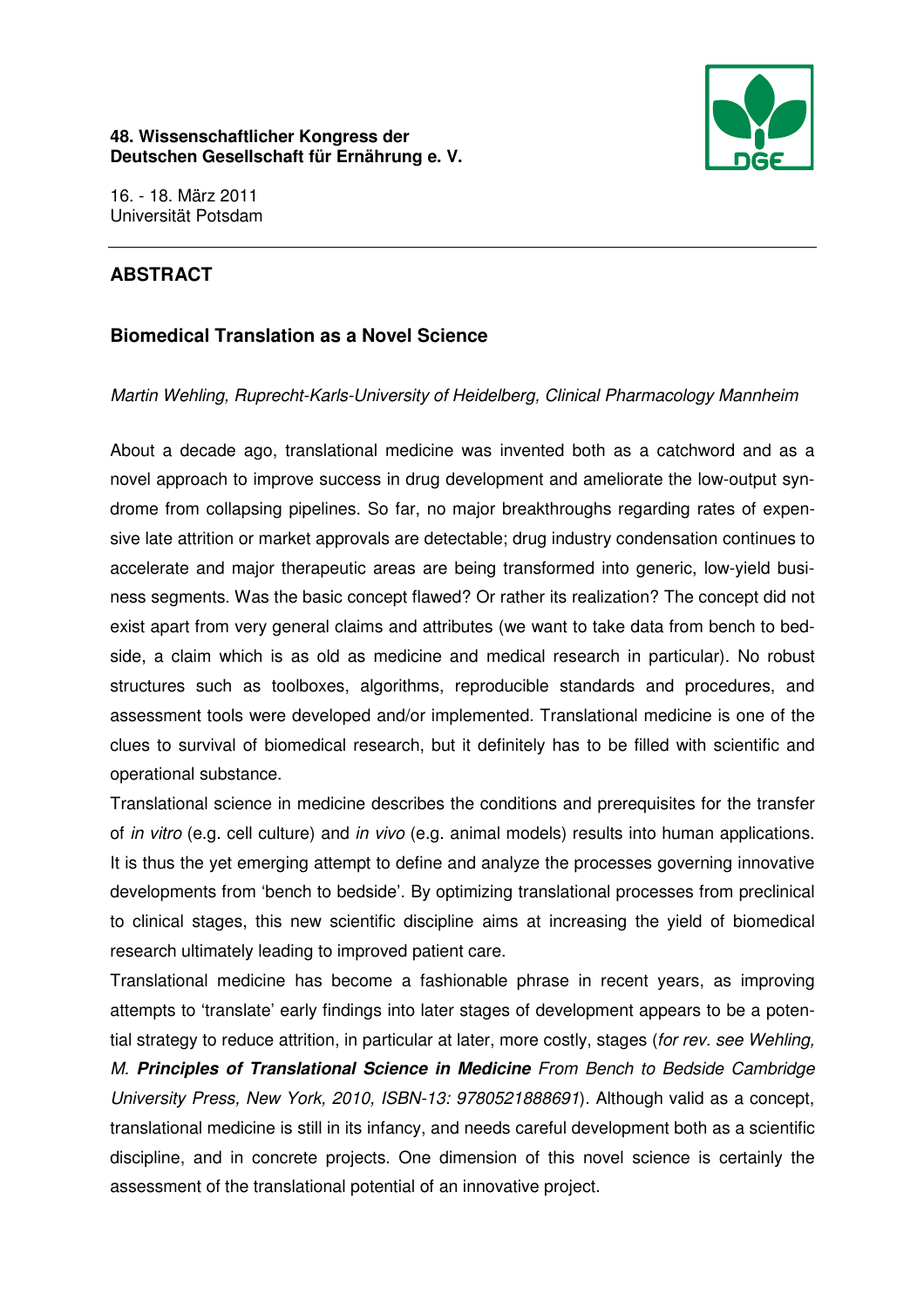### **48. Wissenschaftlicher Kongress der Deutschen Gesellschaft für Ernährung e. V.**

16. - 18. März 2011 Universität Potsdam

The major challenges for this development, the toolboxes to be established, are

- A) biomarker assessment and development
- B) structured translatability assessment to risk-balance portfolios in the private and public sectors
- C) smart, often non-regulatory clinical trial design ('phase-0-studies')
- D) translational planning with clear decision trees, algorithms for structured planning
- E) operational science with efficient networking/interfacing procedures of multiple disciplines involved

A) A score has already been developed to assess the predictive value of biomarkers per se. This score has become an essential part of the overall scoring of the translational potential of a given target as compiled here (see B). Ten items have to be scored to assess biomarker predictive value; they are related to animal data, the human data, the proximity of the biomarker to the disease (e.g. causal relation, disease constituent involved in pathophysiology), test parameters (sensitivity, specificity), and feasibility aspects (accessibility). The biomarker score divided by 10 is the value to be entered in the score for overall translatability assessment (B). It has been applied to imaging biomarkers, resulting in plausible results.

B) The assessment of translatability as a whole appears as a new challenge to biomedical research as innovation is costing a very high prize due to late attrition of projects, mainly at the clinical stage. The score gives an estimate of the translatability of an early drug project, and may be adapted to early clinical development as well. In this score several factors including evidence from animal models, humans, biomarker validation, pharmacogenomics and other areas are assessed to estimate the translatability of an early drug project.

At the virtual tenth anniversary of translational medicine, it still rather appears as a fashionnable term to be used to emphasize the wish to translate bench findings to bedside care. True effects at the outcome level are hard to detect at this time, and as the need for an increased flow of innovation from stagnating pipelines increases, this result is insufficient, exceptions granted. Apart from the fact that this movement may simply require more time for